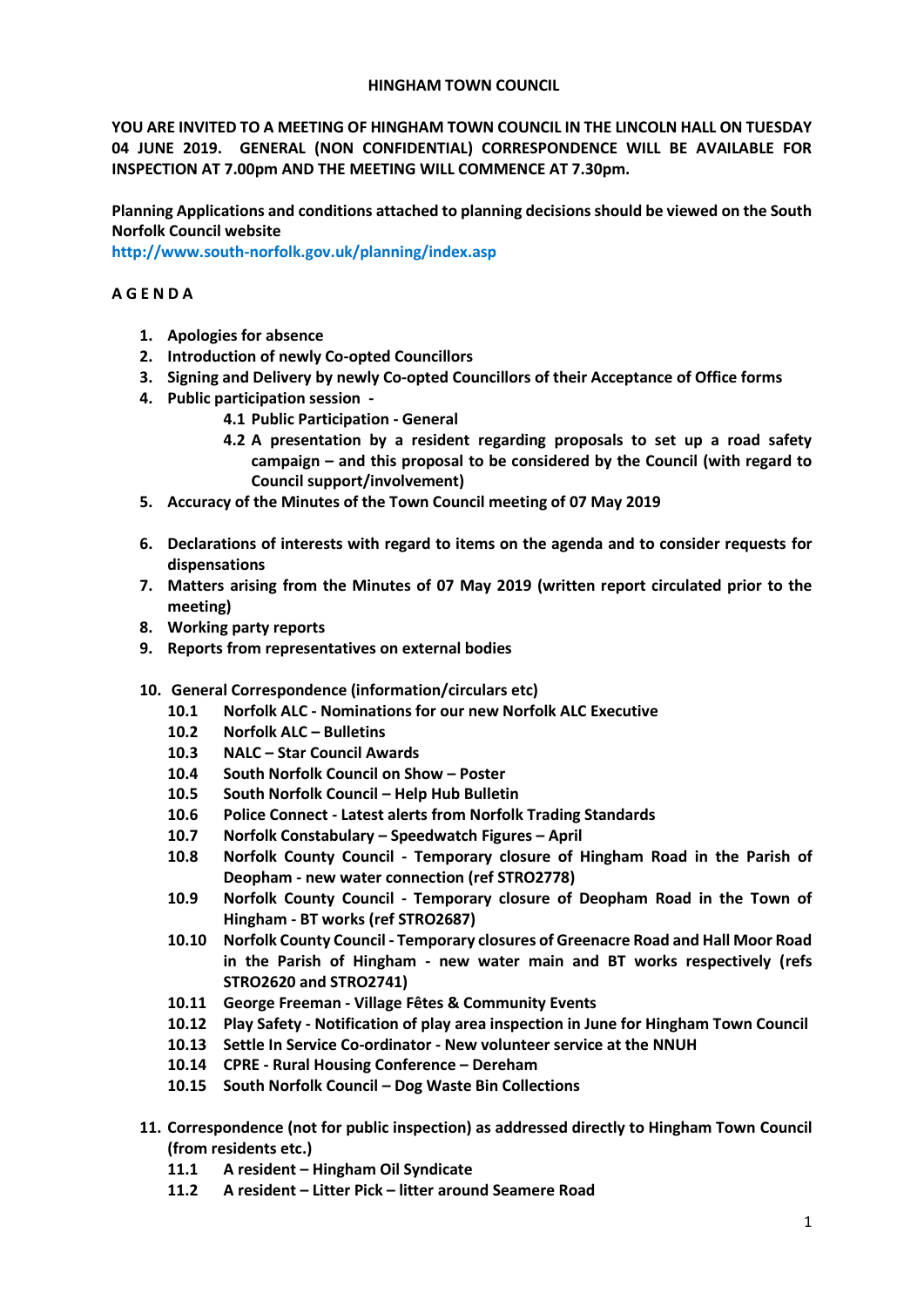- **11.3 Hingham Society – Watton Road overgrown hedge and verge over footway**
- **11.4 Application to BT from Hingham Christian Fellowship to adopt Hingham's last remaining telephone box for use as a free lending library**
- **12. To discuss any required responses/actions in relation to any item(s) of correspondence**
- **13. District Councillor's report**
- **14. County Councillor's report**

## **15. Planning Decisions**

- 16.1 2019/0809 Storage Building South Of Watton Road Hingham Norfolk Notification for Prior Approval for a proposed change of use of B8 commercial storage building and land within the curtilage to C3 single dwelling. Approval of details – Approved
- 16.2 2019/0541 Land South East Of Rectory Gardens Hingham Norfolk Erection of two storey detached dwelling with integral double garage. Refusal
- 16.3 2019/0437 New Cottage Watton Road Hingham NR9 4NN Occupation of New Cottage in non compliance of the agricultural occupancy condition for over 10 years. (From planning consent FH0223) Approval with no Conditions

# **16. Planning Applications (as notified by SNC for consultation)**

- 17. *(other planning applications where the Town Council is not a consultee for information only)* 
	- *18.1 2019/1039 - Discharge of condition 3 - Window details of planning permission 2018/2551 3 Dereham Road Hingham NR9 4HU*
	- *18.2 2019/1045 - Discharge of conditions 3 & 4 of permission 2019/0060 - external materials (3) and window/door details (4) Open for comment icon White Lodge Farm Hardingham Road Hingham Norfolk NR9 4LY*
- **18. To confirm that the newly co-opted Councillors have received a copy of the Good Councillor Guide, Code of Conduct, Standing Orders and Financial Regulations.**
- **19. For the newly Co-opted Councillors to receive the "Registration of Pecuniary and Other Interests" forms - which must be completed, signed and returned to the Clerk by 01 July 2019**
- **20. For all Councillors to confirm their preferred contact details to be publicly available**
- **21. To receive the Internal Auditors report for 2018/19**
- **22. To approve the Annual Governance Statement for the annual return 2018/19**
- **23. To approve the Accounting Statement for the annual return 2018/19**
- **24. Review of representation on external bodies and arrangements for reporting back**
- **25. To consider the need/proposals for new Working Parties and to review existing Working Parties and the Finance Committee and membership to them**
- **26. To receive an update on/discuss the transfer of the Public Toilets**
- **27. To discuss and propose solutions to control unauthorised parking on the Fairland grass**
- **28. To discuss/receive an update on the Tally Alley Light**
- **29. To discuss a draft version of a new Communication Policy to cover issues including (but not limited to) dealing with the media, use electronic communications and use of Social Media**